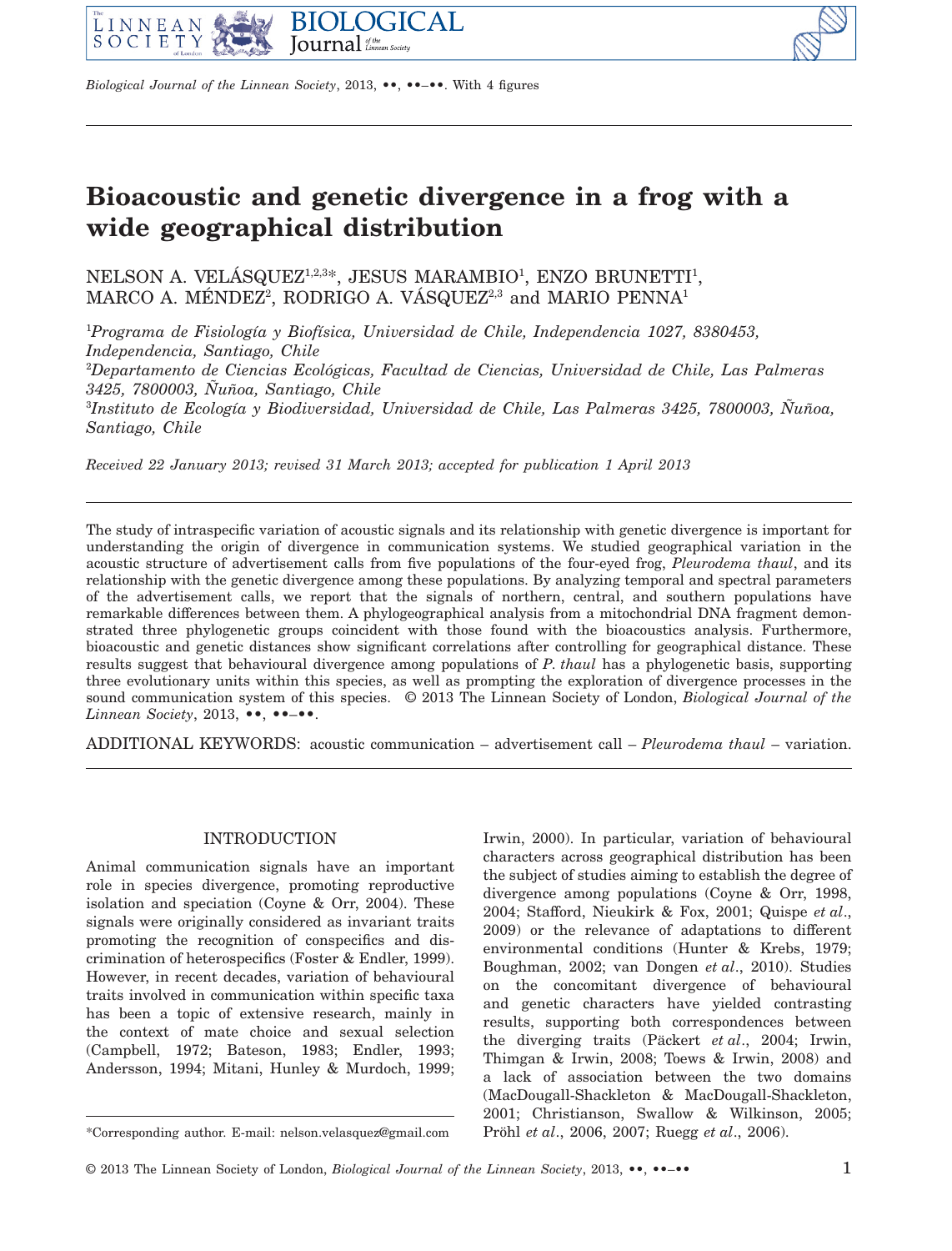Covariation between genetic and behavioural traits has been explained mainly on the basis of direct relationships between genetic divergence and geographical distances among populations (i.e. isolation-by-distance: Sokal, 1988; Ramachandran *et al*., 2005) or between genetic divergence and temporal separation among taxa (i.e. molecular clock hypothesis: Kumar, 2005; Ho *et al*., 2007; Ho, 2008; Weir & Schluter, 2008). These processes result predominantly in intra- and interspecific divergence, respectively. On the other hand, the lack of association between genetic and behavioural traits has been attributed to the polygenic nature of behavioural traits (Wimer & Wimer, 1985; Coyne & Orr, 1998; Ritchie & Phillips, 1998; Rosenthal & García de León, 2006) or to the effects of selection on call divergence (Griffith & Sheldon, 2001; Relyea, 2001; Sih, Bell & Chadwick, 2004).

Anurans are animals in which calling behaviour is crucial for mating: males produce advertisement calls that attract females and, in some species, promote the establishment of territories (Gerhardt & Huber, 2002). Geographical variation of call structure has been studied in a number of anuran species, and its occurrence has been related to factors such as differences in body size (Castellano, Giacoma & Dujsebayeva, 2000; Giacoma & Castellano, 2001; Castellano *et al*., 2002) or differences in the size of laryngeal structures (McClelland, Wilczynski & Ryan, 1996, 1998; Boul & Ryan, 2004). Clinal variation of advertisement calls related to geographical distance between populations has been reported for different anurans (Nevo & Capranica, 1985; Wilczynski & Ryan, 1999; Castellano *et al*., 2000; Giacoma & Castellano, 2001; Bernal, Guarnizo & Lüddecke, 2005; Pröhl *et al*., 2006, 2007); however, studies exploring relationships between call structure and genetic divergence have shown contrasting results (for a direct relationship, see Funk, Cannatella & Ryan, 2009; for a lack of relationship, see Pröhl *et al*., 2006, 2007). A correlation between call structure and genetic divergence would support the importance of phylogenetic history, whereas the absence of such relationship points to the influence of the acoustic or physical environment on call divergence.

*Pleurodema thaul* (*Leiuperidae*) is the anuran having the most extensive geographical distribution in Chile (Ortiz & Diaz-Paez, 2006), ranging from the Atacama desert (27°06′S, 69°53′W) (Correa *et al*., 2007) to the Patagonian region (45°24′S, 72°42′W) (Fig. 1A) (Veloso, 2006; Correa *et al*., 2007), encompassing a latitudinal range of over 2200 km and 20° in latitude. In addition, this species has one of the largest altitudinal distribution ranges in Chilean anurans, ranging from 0 to about 3000 m a.s.l. (Formas, 1979; Correa *et al*., 2007, 2010). This

anuran exhibits an important phenotypic and genetic variation along its latitudinal range. Duellman & Veloso (1977) contributed morphological, life-history, and cytogenetic evidence for the existence of two lineages (northern-central and southern) of *P. thaul* in Chile. Victoriano *et al*. (1995) reported three stocks, namely, northern, central, and southern, based on analysis of allozymic variation. Recently, Correa *et al*. (2008), based on mitochondrial DNA sequences, have also proposed the existence of three latitudinal lineages.

*Pleurodema thaul* has a prolonged breeding season, from July to December, during which males call from the water surface in slow flowing creeks, pools, and lagoons, perched on emergent vegetation, with their vocal sacs inflated. Its advertisement call consists of a long sequence of pulses, each of which has duration of approximately 50 ms and contains intrapulse amplitude modulations. The spectrum has a dominant frequency centered at approximately 2 kHz (Penna & Veloso, 1990; Solís, 1994; Penna, Velásquez & Solís, 2008).

In the present study, we analyzed both advertisement call and genetic variation in populations of *P. thaul* encompassing an extensive latitudinal range in Chile, aiming to test the hypothesis that the divergence in both traits has followed similar patterns. Such correspondence could result from restricted gene flow among populations because of geographical distance and isolation. Alternatively, selection imposed by environmental factors might cause calls to diverge, as reported for other anurans (Nevo, 1973; Castellano *et al*., 2000; Castellano *et al*., 2002; Gerhardt & Huber, 2002). In *P. thaul*, environmental factors diverge considerably among populations exposed to conditions ranging from extreme northern desert settings to southern temperate forests,

The analysis of the variation in the acoustic structure of the advertisement calls and genetic distances among populations of *P. thaul* would provide the basis for further explorations on the divergence in the sound communication system of this species along its latitudinal distribution and on the implications of this variation for intra- and intersexual selective processes.

# MATERIAL AND METHODS STUDY SITES

We recorded the advertisement calls of males of *P. thaul* of five populations, encompassing more than 1500 km of the extensive latitudinal geographical distribution range of the species. Recordings were conducted from July to December 2008 and from September to November 2009. The populations and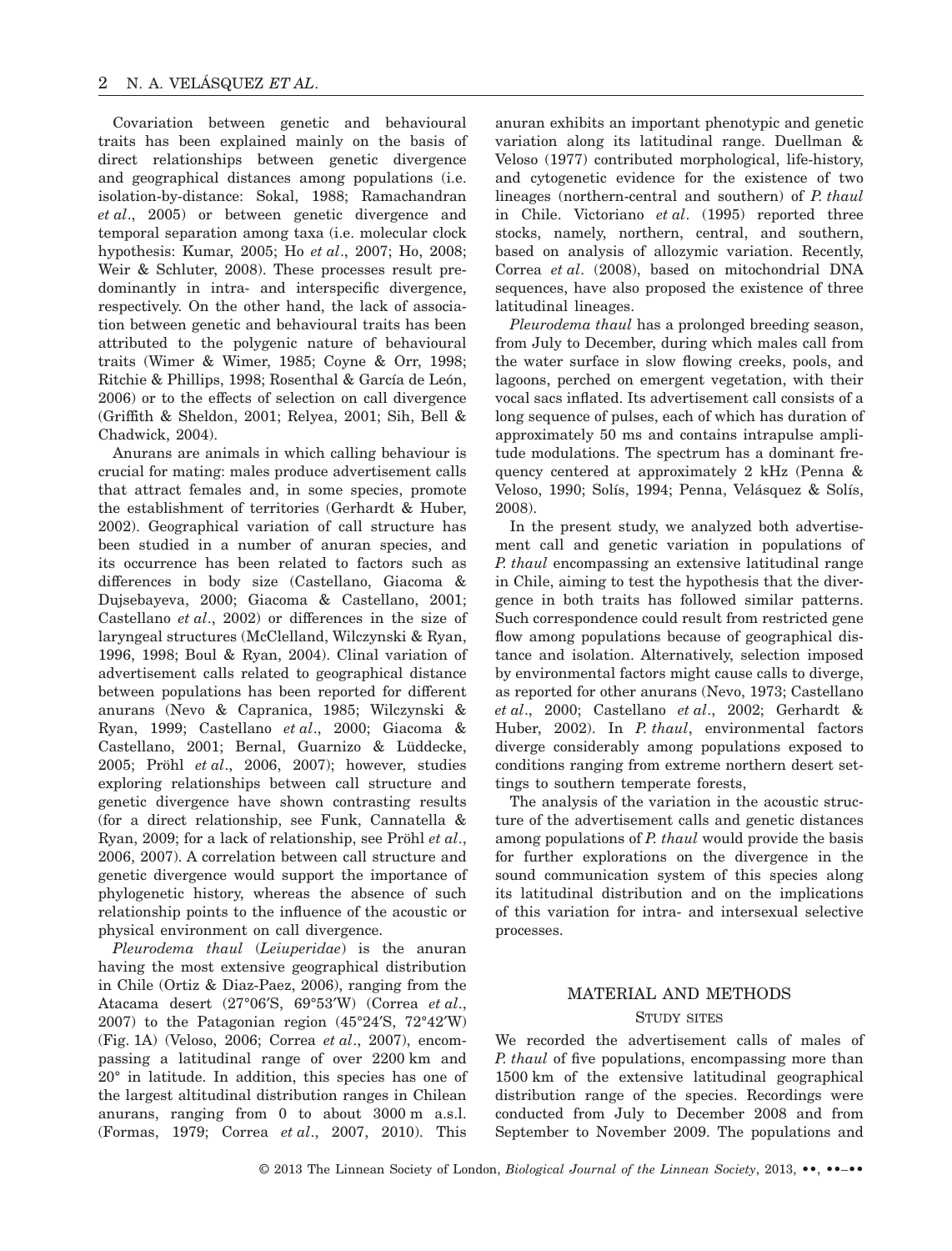

**Figure 1.** A, distribution of *Pleurodema thaul* in Chile. Rectangles indicate insets shown in (B). B, localities where recordings of advertisement calls of *P. thaul* were carried out.

© 2013 The Linnean Society of London, *Biological Journal of the Linnean Society*, 2013, **••**, ••–••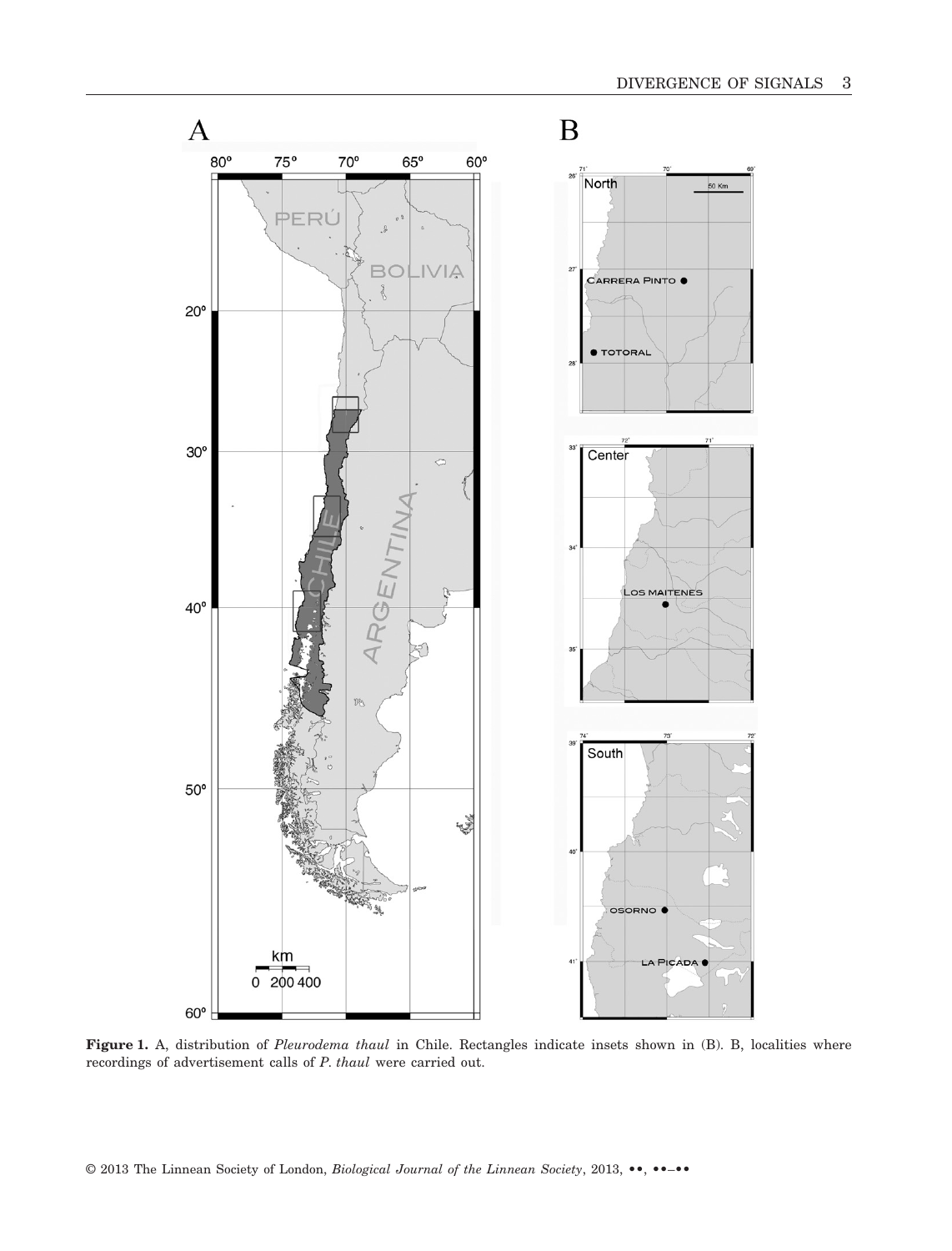the number of subjects studied from north to south were: Carrera Pinto (27°06′S, 69°53′W; *N* = 13), Totoral (27°54′S, 70°56′W; *N* = 27), Los Maitenes (34°41′S, 71°26′W; *N* = 17), Osorno (40°35′S, 73°03′W; *N* = 23), La Picada (41°00′S, 72°33′W; *N* = 17) (Fig. 1). The latitude and longitude of each population were recorded using the Global Positioning System (Garmin eTrex Vista H; Garmin International, Inc.). This distribution provided a sampling of advertisement calls at three latitudinal levels.

#### RECORDING AND ANALYSIS OF ACOUSTIC SIGNALS

The advertisement calls were recorded with a directional microphone (Sennheiser ME66, Electronic GmbH and Co., KG) positioned 0.2–0.5 m from the calling subjects, which were typically perched on the water surface among emergent vegetation, with their vocal sacs inflated. The calls were recorded on a Sony TC D10 PROII digital tape recorder (Sony Electronics, Inc.) or a Tascam HD-P2 digital recorder. The recordings were carried out from 21.00 h to 04.00 h and, after each recording, we measured both air and water temperature with a digital thermometer (Digi-Sense 8528-20; Cole-Parmer Instrument Company). These temperatures were used instead of body temperature because animal handling can affect measurements. Subjects were captured to measure body weight (Pocket Pro Balance; Acculab;  $\pm 0.01$  g) and

snout–vent length (SVL) (Digital Calliper; Traceable;  $\pm 0.001$  mm).

The acoustic recordings obtained with a Sony TC D10 PROII digital tape recorder were digitized with a Macintosh computer (G4 Power PC) with PEAK, version 2.52 (Bias, Inc.) at a sampling rate of 44.1 kHz, using an anti-aliasing filter (FT6-2; Tucker-Davis Technologies, Inc.) and an analogue–digital interface (Motu 828; Mark of the Unicorn). The recordings obtained with the Tascam HD-P2 digital recorder were carried out at the same sampling rate and directly downloaded to the computer. The WAV files generated were filtered (high-pass filter, cut-off: 200 Hz) using RAVEN PRO, version 1.3 (Laboratory of Ornithology, Cornell University). Calls were analyzed with custom-built scripts in MATLAB, version 7.5 (MathWorks). The scripts implemented analysis in the time and frequency domains, allowing temporal variables to be extracted from oscillograms: call duration (CD), number of pulses (NP), pulse duration (PD), inter-pulse interval duration (ID), pulse rate (PR), and modulation depth (MD). In addition, the dominant frequency (DF) in a pulse from approximately the mid point of each call was analyzed (Fig. 2). To obtain the six temporal parameters, the signal envelope of the entire call was computed as the modulus of the analytical signal obtained from the Hilbert transform of the time series. By applying an amplitude threshold to the envelope superimposed



**Figure 2.** A, oscillogram of an advertisement call of a male of *Pleurodema thaul* from Los Maitenes (central population). B, expanded central pulse of the call shown in (A) (arrow indicates the modulation depth). C, power spectrum of the pulse shown in (B), indicating the dominant frequency.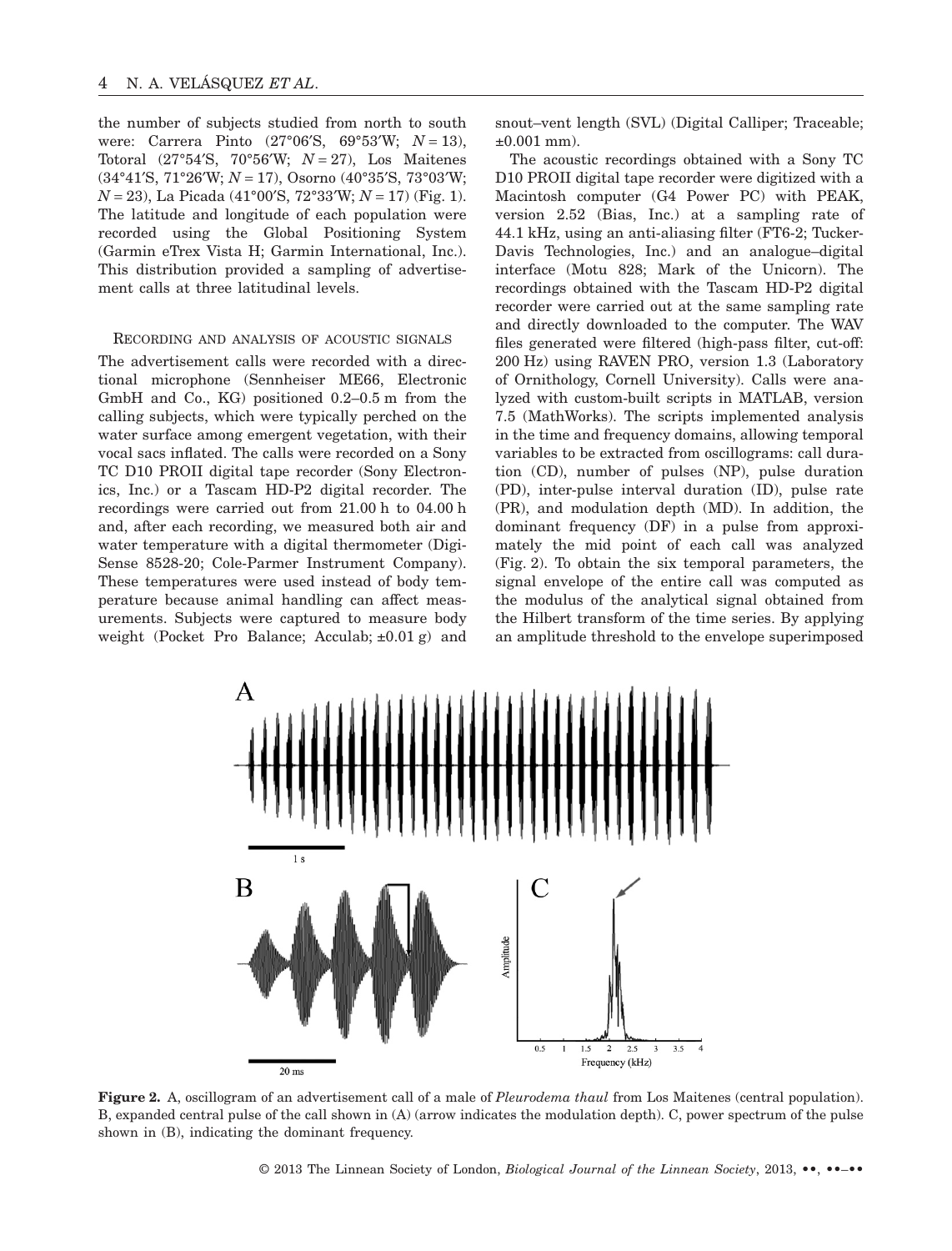on the original signal, a logical vector defining the presence (1) or absence (0) of pulsed signals was automatically created. The transform produced was visually inspected and errors were corrected manually if necessary. From this vector, each call was segmented in its corresponding pulses, the initial and final times of which were used to obtain the first five temporal variables. The sixth temporal variable, modulation depth, corresponded to the ratio of the difference between the maximum and minimum envelope amplitude and the maximum envelope amplitude within a pulse, expressed as a percentage. The dominant frequency was obtained as the peak of the fast Fourier transform computed for a central pulse. At least five calls were analyzed for each individual and the mean for each variable was calculated. Because advertisement calls of anurans are affected by environmental and morphological variables (Gerhardt & Huber, 2002), we corrected some temporal variables by water temperature and the dominant frequency by SVL. Water temperature was chosen because this parameter represents the temperature at which the individual is calling. On the other hand, SVL showed a high correlation with body weight (Pearson's correlation:  $r = 0.967$ ;  $P < 0.0001$ ), although the first one was chosen because it showed less variation. Pearson's correlations were carried out to study the relationship between the environmental and morphological variables (predictors) and the temporal variables and dominant frequency, respectively. We corrected those acoustic variables that shown significant correlations with its corresponding predictor (see Supporting information, Table S1). *Sensu* Pröhl *et al*. (2007), regression coefficients were calculated between each acoustic variable and water temperature or SVL, to adjust the acoustic variables to the total means of water temperature and SVL. The equation used for the corrections was:  $Y_{corr} = Y (b \times X_{\text{measured}}) + (b \times X_{\text{mean}})$ , where  $Y_{\text{corr}}$  is the corrected call variable, *Y* is the original value of an acoustic variable,  $b$  is the regression coefficient,  $X_{\text{measured}}$  is the water temperature or SVL measured after of each recording, and  $X_{\text{mean}}$  is the mean value of each of the seven acoustic variables for all populations. These corrected values of the acoustic variables were used for all subsequent analyses.

# PHYLOGEOGRAPHICAL ANALYSIS AND GENETIC DISTANCES

We obtained tissue samples from a total of 44 males of *P. thaul* for which advertisement calls were recorded: Carrera Pinto  $(N = 10)$ , Totoral  $(N = 10)$ , Los Maitenes  $(N = 10)$ , Osorno  $(N = 9)$ , and La Picada  $(N = 5)$ . All material was deposited in the herpetological collection of the University of Chile (DBGUCH) (see Supporting information, Table S2). All individuals used in the study were treated using procedures approved by the Ethics Committee of the University of Chile and CONICYT, based on the recommendations of the US National Research Council.

Total DNA of each individual was isolated from a toe using a method of salt extraction (modified from Jowett, 1986). A mitochondrial DNA fragment that extends from the ribosomal *12S RNA* gene to the ribosomal *16S RNA* gene was amplified. The primers utilized were: 1216LN (5′-CCAAYACGTCA GGTCAAGGTG-3′, modified from L2751), 1216H (5′- TGATTACGCTACCTTYGCACGGT-3′, modified from Hedges16H10), 16Sar-L (5′-CGCCTGTTTATCAAAAA CAT-3′) and 16Sbr-H (5′-CCGGTCTGAACTCAGATC ACGT-3′), all reported by (Goebel, Donnelly & Atz, 1999). The reaction mixture for amplification included  $3 \text{ mM } MgCl_2$ , 0.6 mM of each dNTP, 0.12 µM of each primer 1216LN and 1216H  $(0.2 \mu M)$  of each primer 16Sar-L and 16Sbr-H), 1.25 U of *Taq* polymerase (Invitrogen) and 50–100 ng of total DNA. The thermal profiles for PCR were: 94 °C for 3 min, followed by 37 cycles of 94 °C for 35 s, 56 °C for 45 s, and 72 °C for 90 s for primers 1216LN and 1216H (35 cycles of 94 °C for 30 s, 58 °C for 45 s and 72 °C for 45 s for the primers 16Sar-L and 16Sbr-H), and a final extension at 72 °C for 10 min.

PCR products were sequenced in both directions at Macrogen, Inc. using an ABI3730XL automatic DNA sequencer (Applied Biosystems). The DNA sequences of individuals were inspected using BIOEDIT, version 7.0.7.0 (Hall, 1999). Sequences were aligned with CLUSTALX, version 1.81 (Thompson *et al*., 1997), using the default parameters and alignments were inspected visually.

The genetic analyses performed were: (1) Neighbour-joining (NJ) using MEGA, version 5 (Tamura *et al*., 2011) and (2) Bayesian inferences (BI) using MrBayes, version 3.1.2 (Ronquist *et al.*, 2011). In this case, the best model of sequence evolution obtained with JMODELTEST, version 0.1.1 (Posada, 2008), under the Bayesian information criterion, was TIM2+I. For this analysis, we ran 10 000 000 generations with a burn-in period of 10%. For all analyses, we used *Pleurodema bufoninum* as outgroup, considering that it is the sister group of *P. thaul* (Faivovicha *et al*., 2012). Finally, a network was constructed using a median-joining haplotype network with NETWORK, version 4.1 (http://www. fluxus-engineering.com; Bandelt, Forster & Rohl, 1999).

#### STATISTICAL ANALYSIS

We used coefficients of variation (CV) to explore the dispersion of each call variable at three levels: intra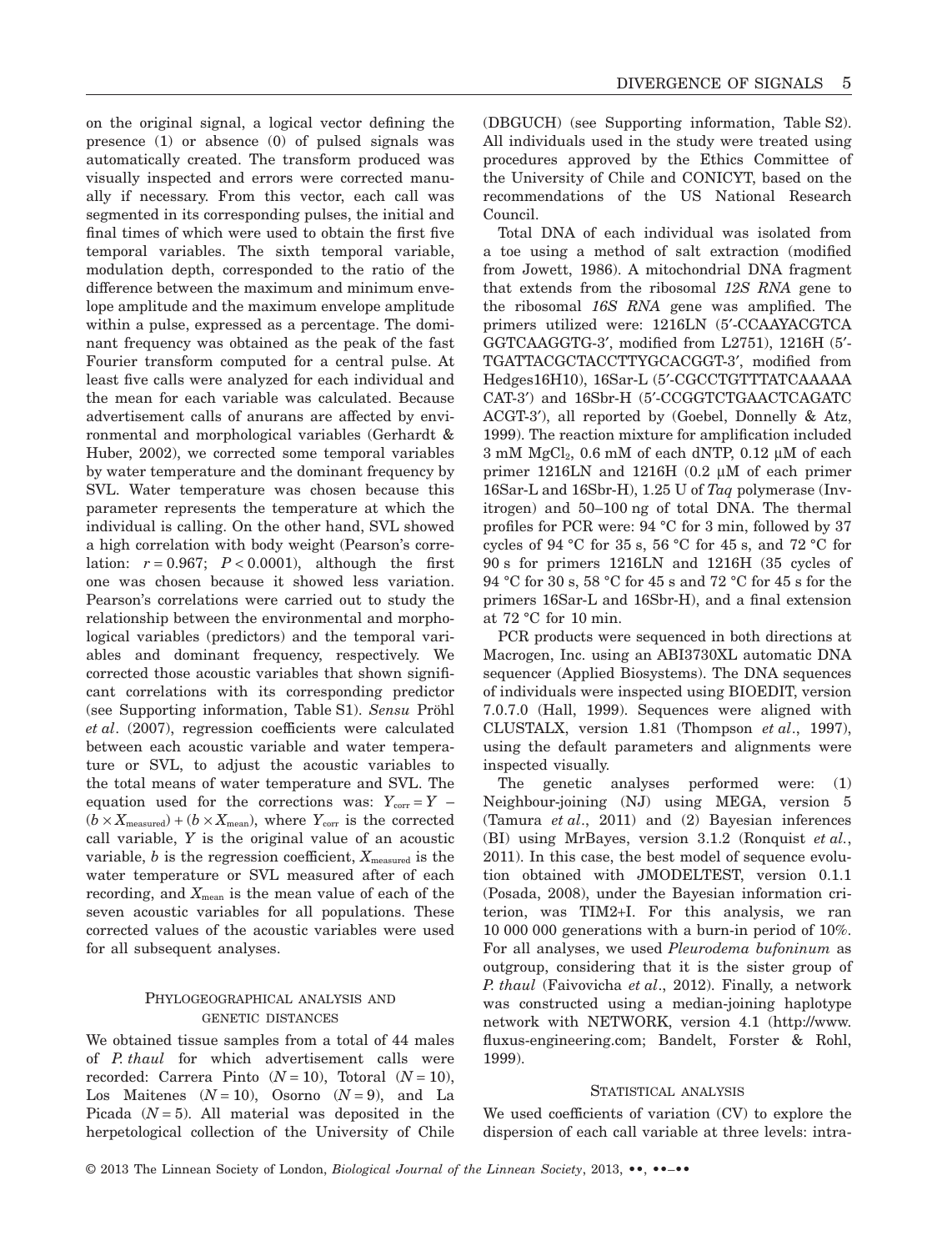individual, intra-population, and inter-population. Intra-individual CVs for each variable were calculated as the  $(SD/mean) \times 100$  for all calls recorded from each subject. Intra-population CVs for each variable were calculated from the means and SDs obtained for individuals of a given population. Interpopulation CVs for each variable were calculated from the means and SDs obtained for the five populations considered in the present study. From the results of intra-individual CVs in each population, we classified the acoustic variables as static or dynamic. We used the univariate general linear model (GLM) to study the variation of the acoustic parameters, morphological parameters, and temperature among populations. A stepwise discriminant analysis was carried out with all of the acoustic variables measured to obtain the discriminant functions and the original acoustic variables that showed the highest correlations with these discriminant functions. We used Jackknife sub-sampling to evaluate classification success. All *a posteriori* multiple comparisons were performed with Tukey's tests.

We assessed genetic distances using MEGA, version 5 (Tamura *et al*., 2011), building a genetic distance matrix that grouped sequences by locality. All positions containing gaps and missing data were eliminated. We calculated the *p*-distance for statistical purposes. The bioacoustic distance matrix was built from Manhattan distances between the means of all variables of advertisement calls, whereas the geographical distance matrix was built from georeferences taken in each population. A Mantel test and a partial Mantel test with 10 000 permutations were performed to study the correlation between the bioacoustic, genetic, and geographical distances (i.e.  $5 \times 5$  matrices). The hypothesis used for all Mantel tests and partial Mantel tests was *r* < > 0. GLMs and stepwise discriminant analysis were carried out using STATISTICA, version 8.0 (StatSoft, Inc.). The Mantel test and partial Mantel test were performed using XLSTAT 2011 (Addinsoft SARL).

# RESULTS

#### ENVIRONMENTAL AND MORPHOLOGICAL VARIABLES

Water and air temperatures measured after recording the advertisement calls, and the weight and SVLs of individual males, showed significant differences among the five populations considered in the present study (univariate GLM: weight:  $F_{4,92} = 107.021$ , *P* < 0.001; SVL: *F*4,92 = 136.307, *P* < 0.001; *T*air: *F*4,92 = 5.692, *P* < 0.001; *T*water: *F*4,92 = 2.749, *P* = 0.033) (Fig. 3A). In general, subjects from the northern populations had a lower body weight and body size relative to subjects from the central and southern populations.

Body weight differed significantly among all populations, with the exception of the two northern populations (Tukey's test:  $P = 0.092$ ). Air temperatures differed among populations: values in the northernmost population of Carrera Pinto were significantly lower compared to the four other populations (Tukey's test:  $P < 0.05$  for all comparisons), in addition, water temperature in Osorno was significantly lower than in La Picada (Tukey's test:  $P = 0.036$ ).

# GEOGRAPHICAL VARIATION IN THE ADVERTISEMENT CALLS

Overall, we recorded advertisement calls of 97 males of *P. thaul* at the five localities considered in the present study. Figure 3B shows the variation in the acoustic variables that were measured. The analysis of dispersion using the CVs of these variables at three levels showed that, at the intra-individual level, the variables CD, NP, PD, and ID had large CVs, most often above 8.0, whereas the variables, PR, MD, and DF had small CVs, generally below 8.0 (Table 1). These results prompted us to classify the first group as dynamic variables, and the second group as static variables. However, this classification is not strict because some variables, in particular PR and MD, had CVs lower or higher than 10.0, depending on the population analyzed. Because intra-individual variation of advertisement calls is species-dependent, we decided to modify the classification range used by Gerhardt (1991). We considered dynamic variables as those having a coefficient of variation  $> 8$ , whereas those with a coefficient of variation < 8 were classified as static. The general trend described for intraindividual variation was similar both at the intraand inter-population level.

All seven variables analyzed for the advertisement call of *P. thaul* showed significant differences among populations (univariate GLM: CD:  $F_{4.92} = 27.326$ , *P* < 0.001; NP: *F*4,92 = 31.621, *P* < 0.001; PD: *F*4,92 = 3.728, *P* < 0.001; ID: *F*4,92 = 23.460, *P* < 0.001; PR: *F*4,92 = 31.460, *P* < 0.001; MD: *F*4,92 = 42.898, *P* < 0.001; DF: *F*4,92 = 56.063, *P* < 0.001). A clear variation pattern comprising larger CD, NP, and MD in the northern and central populations relative to those of the two southern populations was observed. By contrast, DF did not differ between northern and southern populations but was significantly higher in the central population of Los Maitenes (Tukey's tests:  $P < 0.05$ ) (Fig. 3B).

A stepwise discriminant analysis performed on the temporal variables of the calls enables discrimination between the populations (Wilks'  $\lambda = 0.017$ ,  $F_{28,311} = 23.217$ ,  $P < 0.001$ ). The first two discriminant axis explained most of the variation among populations  $(CVI = 59.8\%, CV2 = 33.1\%)$  (Table 2). The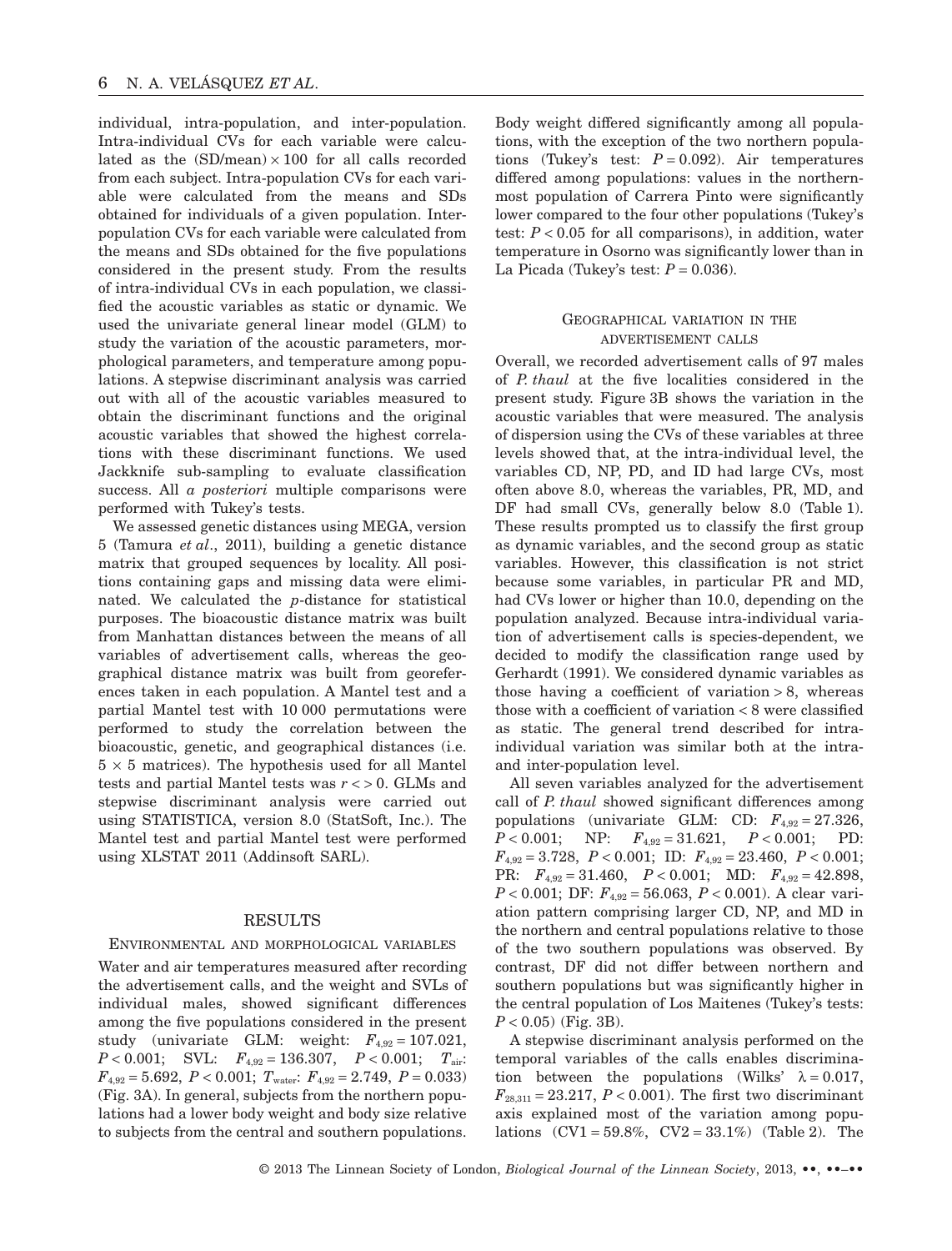

**Figure 3.** Box plot of all variables measured. A, morphological [weight and snout–vent length (SVL)] and environmental (air and water temperature) variables for the five populations studied (CP, Carrera Pinto; T, Totoral; LM, Los Maitenes; O, Osorno; LP, La Picada). B, acoustic variables of advertisement calls of frogs from the five populations considered in the present study. Different lowercase letters inside each graph indicate significant differences.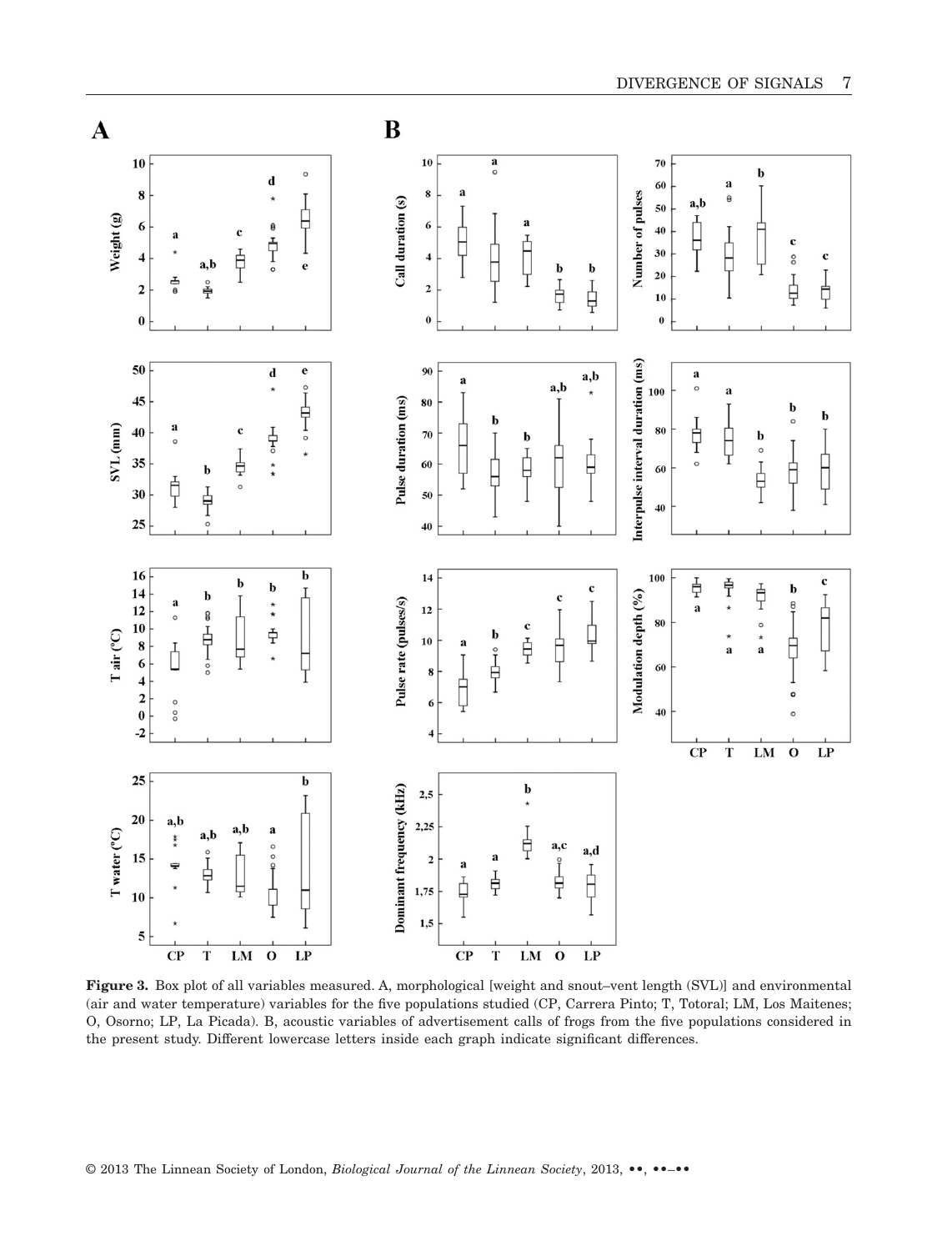| Analysis level   | Population    | CD    | NP    | <b>PD</b> | ID    | <b>PR</b> | MD    | DF   |
|------------------|---------------|-------|-------|-----------|-------|-----------|-------|------|
| Intra-individual | Carrera Pinto | 46.39 | 42.39 | 13.18     | 19.84 | 10.82     | 2.43  | 2.01 |
|                  | Totoral       | 40.81 | 37.49 | 11.82     | 12.15 | 7.09      | 2.52  | 2.44 |
|                  | Los Maitenes  | 39.44 | 37.74 | 6.78      | 13.25 | 5.85      | 3.29  | 1.86 |
|                  | Osorno        | 37.85 | 33.98 | 10.20     | 9.85  | 4.77      | 15.96 | 1.90 |
|                  | La Picada     | 36.98 | 32.63 | 10.22     | 8.85  | 6.10      | 12.09 | 2.34 |
|                  | Mean          | 40.29 | 36.85 | 10.43     | 12.79 | 6.93      | 7.26  | 2.11 |
| Intra-population | Carrera Pinto | 27.65 | 23.99 | 14.69     | 12.58 | 17.76     | 3.26  | 5.07 |
|                  | Totoral       | 47.67 | 39.15 | 11.46     | 12.70 | 8.47      | 5.37  | 2.83 |
|                  | Los Maitenes  | 27.72 | 30.88 | 7.11      | 13.25 | 5.10      | 7.13  | 4.94 |
|                  | Osorno        | 32.80 | 40.73 | 16.65     | 16.92 | 12.88     | 18.61 | 4.26 |
|                  | La Picada     | 44.66 | 30.38 | 12.50     | 18.25 | 10.13     | 13.87 | 6.50 |
|                  | Mean          | 36.10 | 33.03 | 12.48     | 14.74 | 10.87     | 9.65  | 4.72 |
| Inter-population |               | 58.39 | 53.71 | 13.78     | 20.38 | 16.28     | 16.80 | 8.45 |

**Table 1.** Coefficients of variation for acoustic variables in five populations of *Pleurodema thaul* in Chile

CD, call duration; NP, number of pulses; PD, pulse duration; ID, inter-pulse interval duration; PR, pulse rate; MD, modulation depth; DF, dominant frequency.

**Table 2.** Canonical loading, eigenvalues, and explained variance percentage of each canonical variable from discriminant analysis

|                              | CV <sub>1</sub> | CV2      | CV <sub>3</sub> | CV4      |
|------------------------------|-----------------|----------|-----------------|----------|
| Call duration                | $-0.398$        | $-1.035$ | 1.093           | $-0.216$ |
| Number of pulses             | 1.005           | 0.725    | $-1.079$        | 0.562    |
| Pulse duration               | $-0.856$        | 0.062    | $-0.903$        | 0.790    |
| Interpulse interval duration | 0.267           | 0.466    | $-0.675$        | $-0.299$ |
| Pulse rate                   | $-0.867$        | $-0.140$ | $-1.266$        | $-0.114$ |
| Modulation depth             | 0.624           | $-0.037$ | $-0.651$        | $-0.183$ |
| Dominant frequency           | $-0.042$        | $-1.028$ | 0.225           | $-0.168$ |
| Eigenvalues                  | 6.159           | 3.414    | 0.532           | 0.202    |
| Explained %                  | 59.753          | 33.123   | 5.160           | 1.964    |

structure matrix, which correlates the discriminant functions with the original variables, indicates that MD was the variable with the highest correlation with CV1  $(r = 0.524)$  and DF had the highest correlation with  $CV2$   $(r = -0.843)$  (Fig. 4C, Table 2), with these comprising the two variables explaining the largest proportion of inter-population variation of the advertisement calls of *P. thaul*. CV1 allowed us to discriminate two groups: a northern-central group (Carrera Pinto, Totoral, Los Maitenes) and a southern group (Osorno, La Picada), whereas CV2 highlighted the differences between Los Maitenes and the other populations. In addition, the discriminant analysis showed that 81.4% of the recorded subjects were correctly classified as belonging to their population of origin. Errors in the classification occurred mostly within each geographical zone, with only one exception that classified one subject as belonging to a population from another geographical region (a frog from Carrera Pinto that was assigned to La Picada). The percentage of correct classification decreased to 76.3% when we used the Jackknife sub-sampling strategy (Table 3).

## GENETIC VARIATION BETWEEN POPULATIONS

The primers produced two partially superimposed fragments of approximately 1300 bp (1216LN and 1216H) and 600 bp (16Sar-L and 16Sbr-H). The alignment of both fragments results in a total length of 1734 nucleotide sites. All sequences were deposited in GenBank (GenBank accession numbers: JN559413– JN559456; see Supporting information, Table S2).

Coincidentally three groups were obtained using NJ and BI: a group comprising individuals from Carrera Pinto and Totoral; a second group comprising individuals from Los Maitenes; and a third group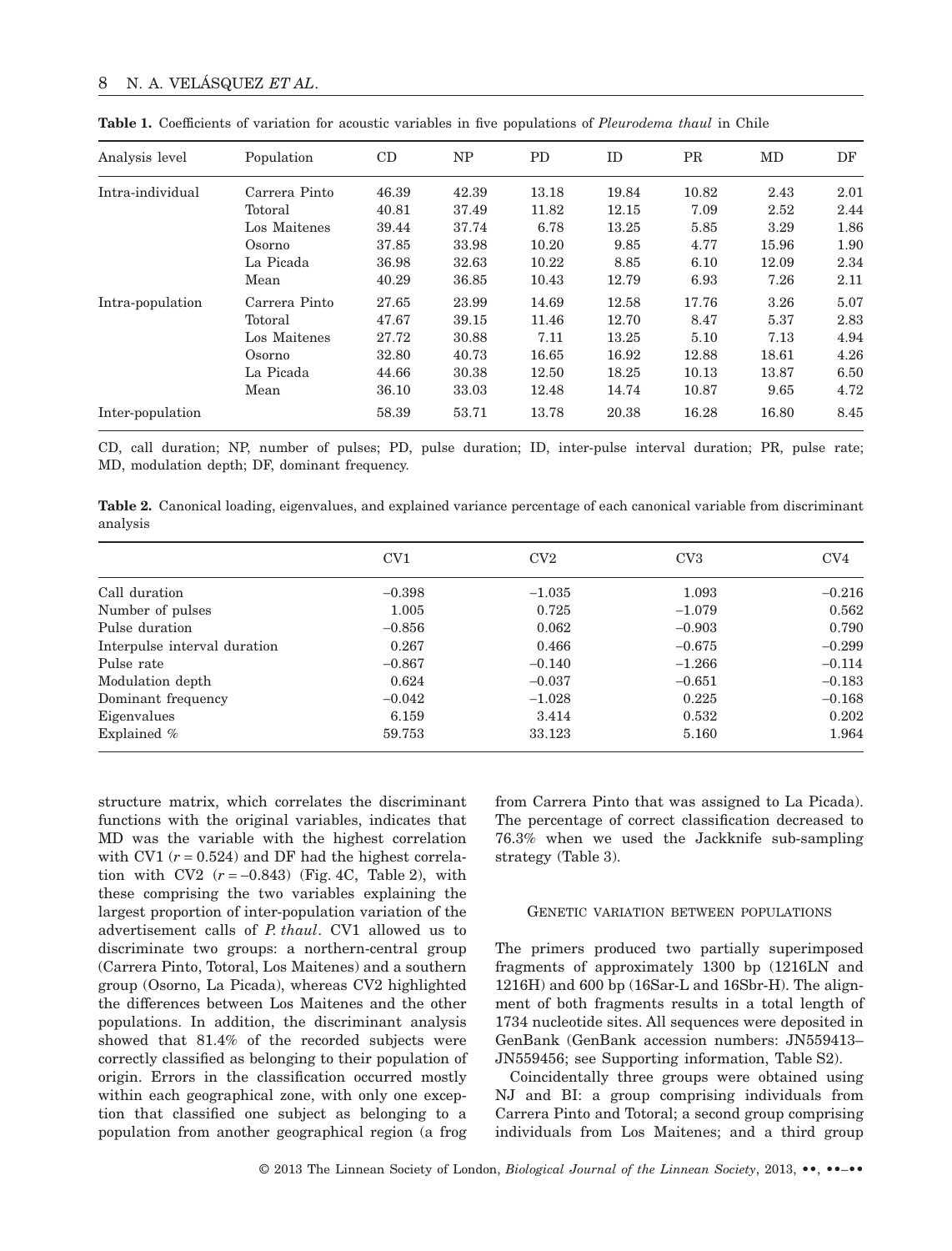

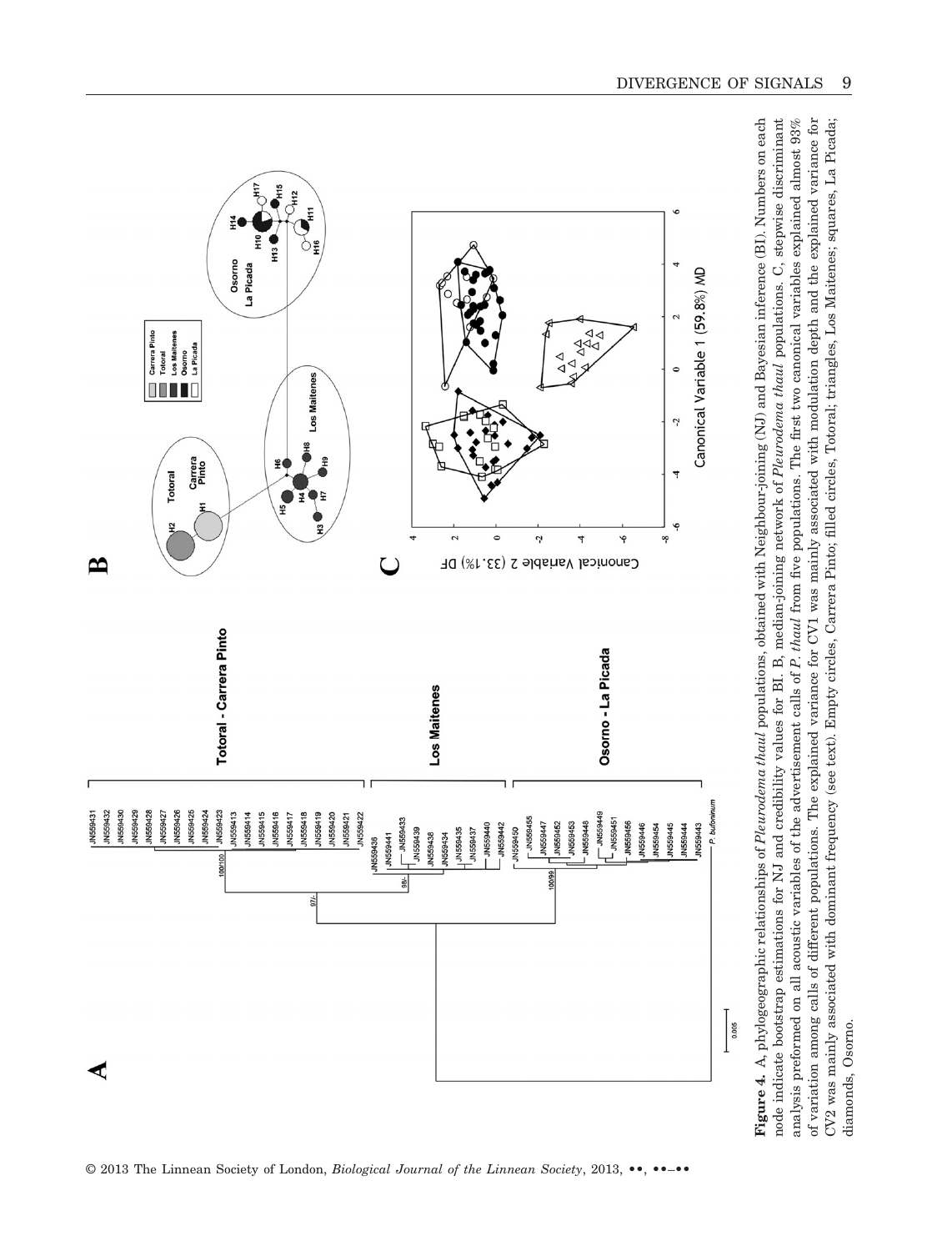|               | Carrera Pinto | Totoral | Los Maitenes | Osorno | La Picada | Total |
|---------------|---------------|---------|--------------|--------|-----------|-------|
| Carrera Pinto | 8(7)          | 4(5)    | 0(0)         | 0(0)   | 1(1)      | 13    |
| Totoral       | 5(6)          | 22(21)  | 0(0.0)       | 0(0)   | 0(0)      | 27    |
| Los Maitenes  | 0(0)          | 0(0)    | 17(17)       | 0(0)   | 0(0)      | 17    |
| Osorno        | 0(0)          | 0(0)    | 0(0)         | 17(16) | 6(7)      | 23    |
| La Picada     | 0(0)          | 0(0)    | 0(0)         | 2(4)   | 15(13)    | 17    |

**Table 3.** Stepwise classification matrix

Values correspond to the number of individuals classified with respect to each population. Numbers in parentheses correspond to the same classification using the Jackknife sub-sampling strategy.

comprising individuals from La Picada and Osorno. Most of the nodes had high bootstrap support values (NJ) and high values of credibility (BI) (Fig. 4A). The network analysis showed the same pattern as that observed with the NJ and BI analyses (Fig. 4B).

A Mantel test performed between the bioacoustic and geographical distance matrices showed no significant correlation between these distances (Mantel test:  $r = 0.457$ ,  $P = 0.189$  with this correlation being maintained when controlled by genetic distance (partial Mantel test:  $r = -0.593$ ,  $P = 0.068$ ). Both geographical and genetic distances also showed a high correlation (Mantel test:  $r = 0.887$ ,  $P < 0.001$ ) and this relationship was maintained after controlling by bioacoustic distance (partial Mantel test:  $r = 0.908$ ,  $P < 0.001$ ). Similarly, bioacoustic and genetic distances were highly correlated (Mantel test:  $r = 0.727$ ,  $P < 0.015$ ), although this relationship persisted when controlled for by the geographical distance (partial Mantel test:  $r = 0.784$ ,  $P = 0.023$ ).

# DISCUSSION

Both advertisement calls and genetic markers of *P. thaul* show a remarkable variation along the latitudinal gradient. Phylogeographical analysis shows that the populations considered in the present study are grouped into three lineages (Fig. 4A, B). Similarly, the discriminant analysis that considered all acoustic variables classified the populations into three bioacoustic groups (Fig. 4C). The large congruence between the bioacoustic and phylogeographical analyses indicates that the divergence observed at the behavioural level among populations of *P. thaul* has a phylogenetic basis, supporting three evolutionary units within this species.

Our results support the idea that the structure of acoustic signals is closely related to genetic differences among populations. Relationships between bioacoustic traits and genetic differences have also been reported in another frog (Amézquita *et al*., 2009; Funk *et al*., 2009). By contrast, other studies have found that variation in advertisement calls is associated with geographical rather than with genetic distances (Ryan, Rand & Weigt, 1996; Pröhl *et al*., 2006, 2007). The high correlation between bioacoustic and phylogenetic data indicates that the divergence in the sound communication system of this anuran is highly consolidated, and also shows that signals are reliable indicators of the genetic distance among populations, as shown to occur in other vertebrates, including primates (Thinh *et al*., 2011; Meyer *et al*., 2012). This correspondence is also supported by the high correlation found in the Mantel test between bioacoustic and genetic distance even after it is controlled for geographical distance. This correlation suggests that divergence among populations of *P. thaul* has resulted mainly from genetic drift and the effects of isolation, rather than selection.

The advertisement call of *P. thaul* exhibits a large variation along the extended latitudinal range of this anuran species in Chile. Both temporal and spectral variables showed differences among the populations that were studied. In particular, intra-individual analysis showed that the variables with a higher variation were call duration, number of pulses, pulse duration, and inter-pulse interval duration, whereas pulse rate, modulation depth, and dominant frequency had a restricted variation at this level. We classified the first group of variables as dynamic and the second as static Gerhardt (1991). However, this classification is a simplification, with static and dynamic categories representing the ends of a continuum (Gerhardt, 1991; Pröhl, 2003; Reinhold, 2009). The original classification considered a CV of 5 as the limit between both categories but, because variation of these parameters is highly speciesdependent, we used a value of 8, which accommodates better to the variation observed in our data. These two kinds of variables have been considered to play different roles in communicative processes: dynamic variables are under energy constraints and thus serve as potential honest indicators of male condition. By contrast, static variables are subject to morphophysiological constraints, which likely act as indicators of constitutional differences between populations,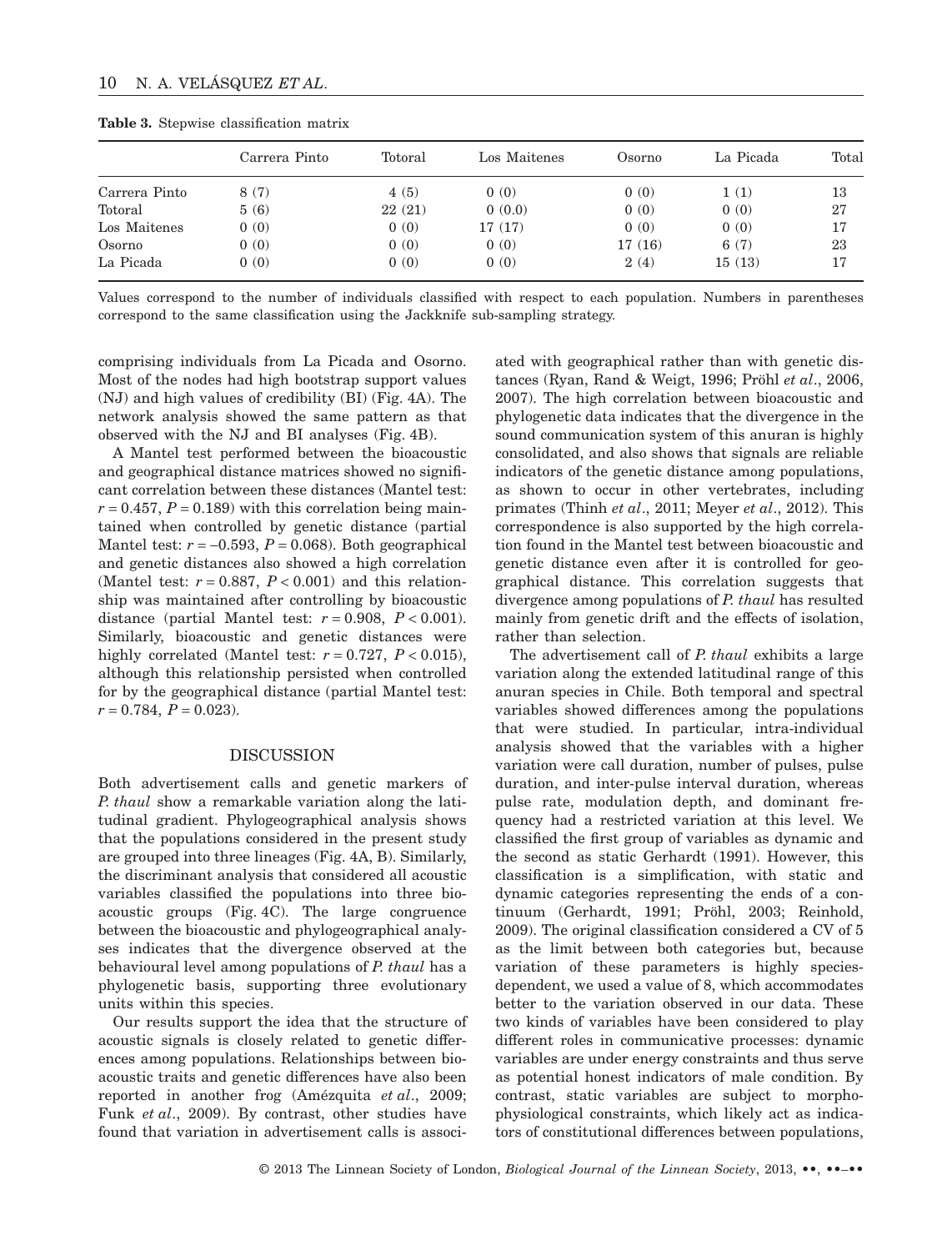contributing information relevant for mate recognition (Gerhardt, 1991; Castellano & Giacoma, 1998; Zimmitti, 1999; Castellano *et al*., 2000, 2002). Intrapopulation variation in the static variables of the advertisement call (PR, MD, and DF) was larger than intra-individual variation, suggesting that these variables could be used in individual recognition. The dynamic variable PD also showed mostly larger intrapopulation relative to intra-individual coefficients of variation. The dynamic variables CD, NP, and ID showed larger intra-individual relative to intrapopulation variation, and therefore are not well suited for individual recognition, being more likely to denote the physiological state or disposition of individuals with respect to sustaining a confrontation. Similar relationships have been found for properties of vocalizations in other frogs (Gerhardt, 1991; Opazo *et al*., 2009) and other vertebrates (Lengagne, Luaga & Jouventin, 1997; Charrier, Mathevon & Jouventin, 2003). However, to evaluate possible hypothesis for this geographical variation in signal structure, we would need to carry out phonotaxis tests with females and evoked vocal response experiments with males, searching for preferences for calls of different populations of *P thaul*.

The considerable inter-population variation observed in variables of the advertisement call and the accuracy of classification of individuals into their corresponding populations is consistent with a latitudinal divergence of the advertisement call in this species and allows us to identify calls of the populations sampled along the geographical range of *P. thaul*. Advertisement calls of northern and central populations had large MDs, long CDs, and large NPs, relative to the southern populations (Figs 3, 4C). From the stepwise discriminant analysis performed, MD and DF arise as the acoustic variables accounting for most of the variation among the advertisement calls of different populations. However, variation shown by acoustic parameters among populations does not follow a clinal pattern. Thus, the remarkable differences in the acoustic parameters between calls of different populations of *P. thaul* found in the present study are more consistent with the existence of three bioacoustic groups within this species (northern, central, and southern groups) differing in discrete acoustic parameters rather than in a clinal mode.

By contrast to the divergence in temporal patterns between the northern-central and southern populations, the call DF of the central population of Los Maitenes was higher than in the northern populations, despite the larger body size of frogs from this site. This lack of correspondence between DF and body size contrasts with a number of studies reporting an inverse relationship between these two variables across different populations (Castellano *et al*., 2000, 2002; Giacoma & Castellano, 2001). In other anurans, DF has shown a relationship with the size of laryngeal structures rather than body size (McClelland *et al*., 1996, 1998; Boul & Ryan, 2004). Studies of laryngeal morphology of the populations along the latitudinal distribution of *P. thaul* are needed to provide more information about such a possible anatomical determinant.

We have no evidence that relates the patterns of variation of the call of *P. thaul* along its geographical distribution with environmental variables of either a biotic or abiotic nature. Relationships between call structure and abiotic variables have been reported for the North American frog *Acris crepitans* (Ryan, Cocroft & Wilczynski, 1990; Wilczynski & Ryan, 1999). In Chile, northern and central populations of *P. thaul* inhabit arid and Mediterranean climates, respectively, which are relatively similar, in contrast to the humid temperate climate of southern populations (INE, 2008). Northern environments have lower humidity and vegetation coverage, factors that favour the propagation of high frequencies (Wiley, 2009) and, instead, frogs from these populations produce calls with lower frequencies than those in the central zone. However, amplitude modulation depth is a variable that could relate to abiotic environmental differences between the northern-central and the southern populations. In habitats with dense vegetation coverage, a smearing of amplitude modulations is likely to occur and acoustic signals of anurans and birds inhabiting forest environments have less amplitude modulation than species from open habitats (Ryan *et al*., 1990; Wiley, 2009). The lower amplitude modulation depth of the calls of the southern populations of *P. thaul* relative to northern and central populations is concordant with this tendency.

In addition to abiotic factors, call divergence may also have been driven by biotic factors, among which differences in sound environments are of special relevance. One particular example is the phenomenon of reproductive character displacement, originally restricted to the divergence of behavioural reproductive traits among related syntopic species. This notion has been recently extended by Hoskin & Higgie (2010) to any species interactions that produce divergence in mating traits. Applying this concept to *P. thaul*, differences in temporal structure between the northern-central and southern populations could be related to differences in the biotic sound environment between the two regions. The number of anuran species calling in the breeding sites of *P. thaul* in the northern and central localities is much more restricted than in the southern populations (Penna & Veloso, 1990; N. Velásquez, unpublished data). Under such interferences, it would be favourable for south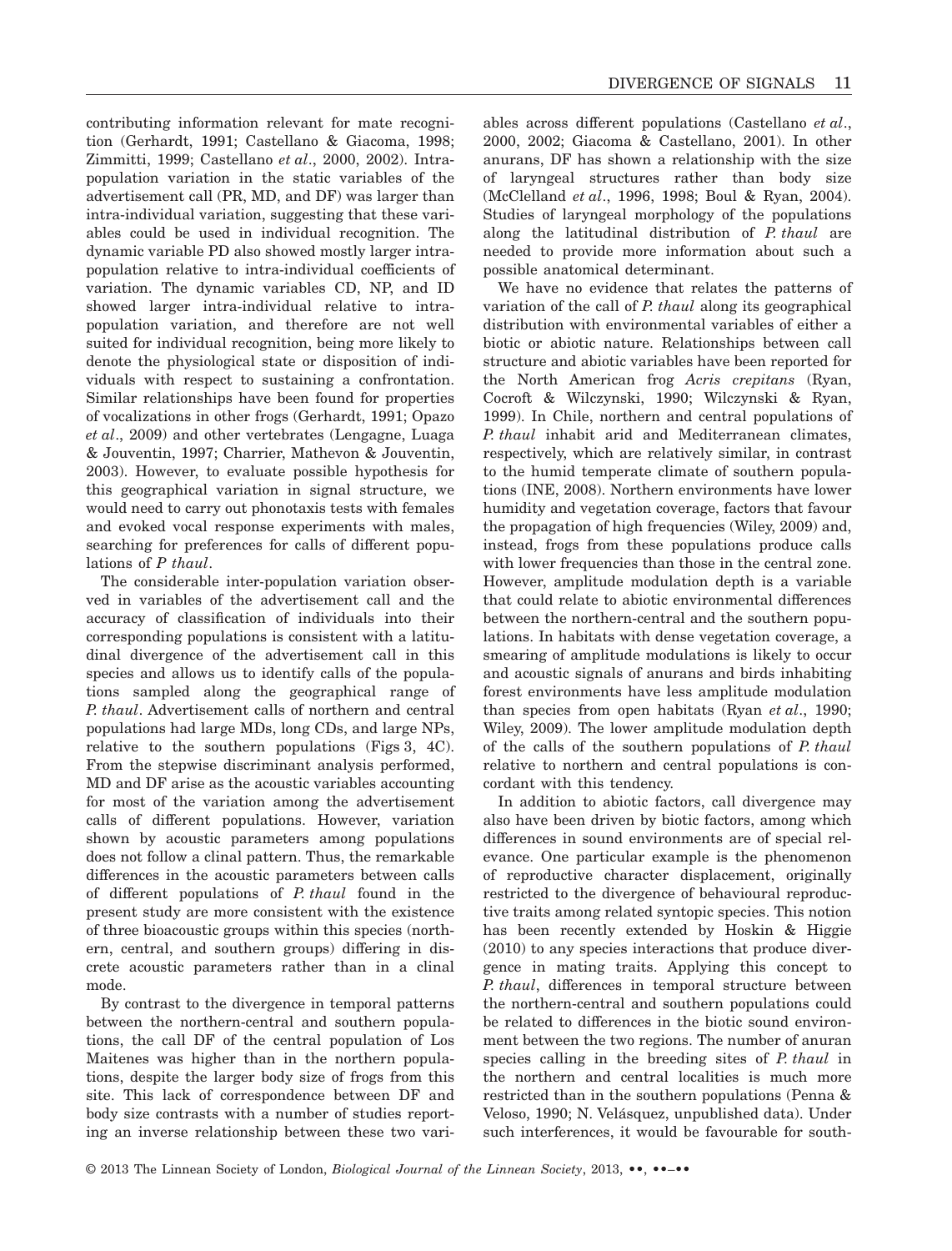ern *P. thaul* males to emit shorter calls, which are less likely to be masked by concurrent signals produced by other frogs.

Our results obtained from a bioacoustic and genetic analysis provide support for the existence of three evolutionary lineages within *P. thaul*, supporting the grouping proposed by Victoriano *et al*. (1995) and Correa *et al*. (2008), instead of the two lineages proposed by Duellman & Veloso (1977). Overall, the evidence obtained in the present study prompts the need for studies aiming to establish the taxonomic status of distinct lineages within this anuran species along its geographical distribution. Our results also prompt behavioural studies aiming to assess the consequences of geographical variation in advertisement call structure for vocal interactions among males and the phonotactic responses of females. Studies conducted in this perspective should contribute to our understanding of the processes driving divergence in the sound communication system of *P. thaul* and other vertebrates with extensive geographical distributions.

# ACKNOWLEDGEMENTS

Maricel Quispe, Daniel Zuñiga, Daniel Opazo, and Andrea Meier helped in the field activities. Aníbal Martínez digitized some of the acoustic recordings. Christian Ibañez helped with the statistical analysis. NV thanks Antonieta Labra and three anonymous reviewers for their helpful comments. This study was supported by Fellowship for Doctoral thesis CONICYT AT24080118 and a supplement for Fellowship for Doctoral thesis from the Guillermo Puelma Foundation. Additional support was provided by FONDECYT 1080459 to MP, the Institute of Ecology and Biodiversity – ICM-P05-002, PFB-23-CONICYT, FONDECYT 1090794 to RAV and the Domeyko transversal initiative 1 of the University of Chile to MAM.

#### REFERENCES

- **Amézquita A, Lima A, Jehle R, Castellanos L, Ramos O, Crawford A, Gasser H, Hödl W. 2009.** Calls, colours, shape, and genes: a multi-trait approach to the study geographic variation in the Amazonian frog *Allobates femoralis*. *Biological Journal of Linnean Society* **98:** 826–838.
- **Andersson M. 1994.** *Sexual selection*. Princeton, NJ: Princeton University Press.
- **Bandelt HJ, Forster P, Rohl A. 1999.** Median-joining networks for inferring intraspecific phylogenies. *Molecular Biology and Evolution* **16:** 37–48.
- **Bateson P. 1983.** *Mate choice*. Cambridge: Cambridge University Press.
- **Bernal X, Guarnizo C, Lüddecke H. 2005.** Geographic variation in advertisement call and genetic structure of

*Colostethus palmatus* (Anura: Dendrobatidae) from the Colombian Andes. *Herpetologica* **61:** 395–408.

- **Boughman J. 2002.** How sensory drive can promote speciation. *Trends in Ecology and Evolution* **17:** 571–577.
- **Boul K, Ryan M. 2004.** Population variation of complex advertisement calls in *Physalaemus petersi* and comparative laryngeal morphology. *Copeia* **3:** 624–631.
- **Campbell B. 1972.** *Sexual selection and the descent of man*. Chicago, IL: Aldine.
- **Castellano S, Cuatto B, Rinella R, Rosso A, Giacoma C. 2002.** The advertisement call of the european treefrogs (*Hyla arborea*): a multilevel study of variation. *Ethology* **108:** 75–89.
- **Castellano S, Giacoma C. 1998.** Stabilizing and directional female choice for male calls in the European green toad. *Animal Behaviour* **56:** 275–287.
- **Castellano S, Giacoma C, Dujsebayeva T. 2000.** Morphometric and advertisement call geographic variation in polyploid green toads. *Biological Journal of Linnean Society* **70:** 341–360.
- **Charrier I, Mathevon N, Jouventin P. 2003.** Individuality in the voice of fur seal females: an analysis study of the pup attraction call in *Arcthocephallus tropicalis*. *Marine Mammal Science* **19:** 161–172.
- **Christianson S, Swallow J, Wilkinson G. 2005.** Rapid evolution of postzygotic reproductive isolation in stalk-eyed flies. *Evolution* **59:** 849–857.
- **Correa C, Lobos G, Pastenes L, Méndez M. 2008.** Invasive *Pleurodema thaul* from Robinson Crusoe Island: molecular identification of its geographic origin and comments on the phylogeographic structure of this species in mainland Chile. *Herpetological Journal* **18:** 77–82.
- **Correa C, Riveros E, Lobos G, Velásquez N. 2010.** Amphibia, Anura, Leiuperidae, *Pleurodema thaul* (Lesson, 1827): altitudinal distribution extension and new records from its northern range. *Check List* **6:** 10–12.
- **Correa C, Sallaberry M, González B, Soto E, Méndez M. 2007.** Amphibia, Anura, Leiuperidae, *Pleurodema thaul*: latitudinal and altitudinal distribution extension in Chile. *Check List* **3:** 267–270.
- **Coyne J, Orr H. 1998.** The evolutionary genetics of speciation. *Philosophical Transactions of the Royal Society of London Series B, Biological Sciences* **353:** 287–305.
- **Coyne J, Orr H. 2004.** *Speciation*. Sunderland, MA: Sinauer Associates.
- **van Dongen W, Maldonado K, Sabat P, Vásquez RA. 2010.** Geographic variation in the repeatability of a personality trait. *Behavioral Ecology* **21:** 1243–1250.
- **Duellman W, Veloso A. 1977.** Phylogeny of *Pleurodema* (Anura: Leptodactylidae): a biogeographic model. *Occasional Papers, Museum of Natural History, University of Kansas* **6:** 1–46.
- **Endler J. 1993.** Some general comments on the evolution and design of animal communication systems. *Philosophical Transactions of the Royal Society of London Series B, Biological Sciences* **340:** 215–225.
- **Faivovicha J, Ferraro D, Basso N, Haddad C, Rodrigues M, Wheeler W, Lavilla E. 2012.** A phylogenetic analysis of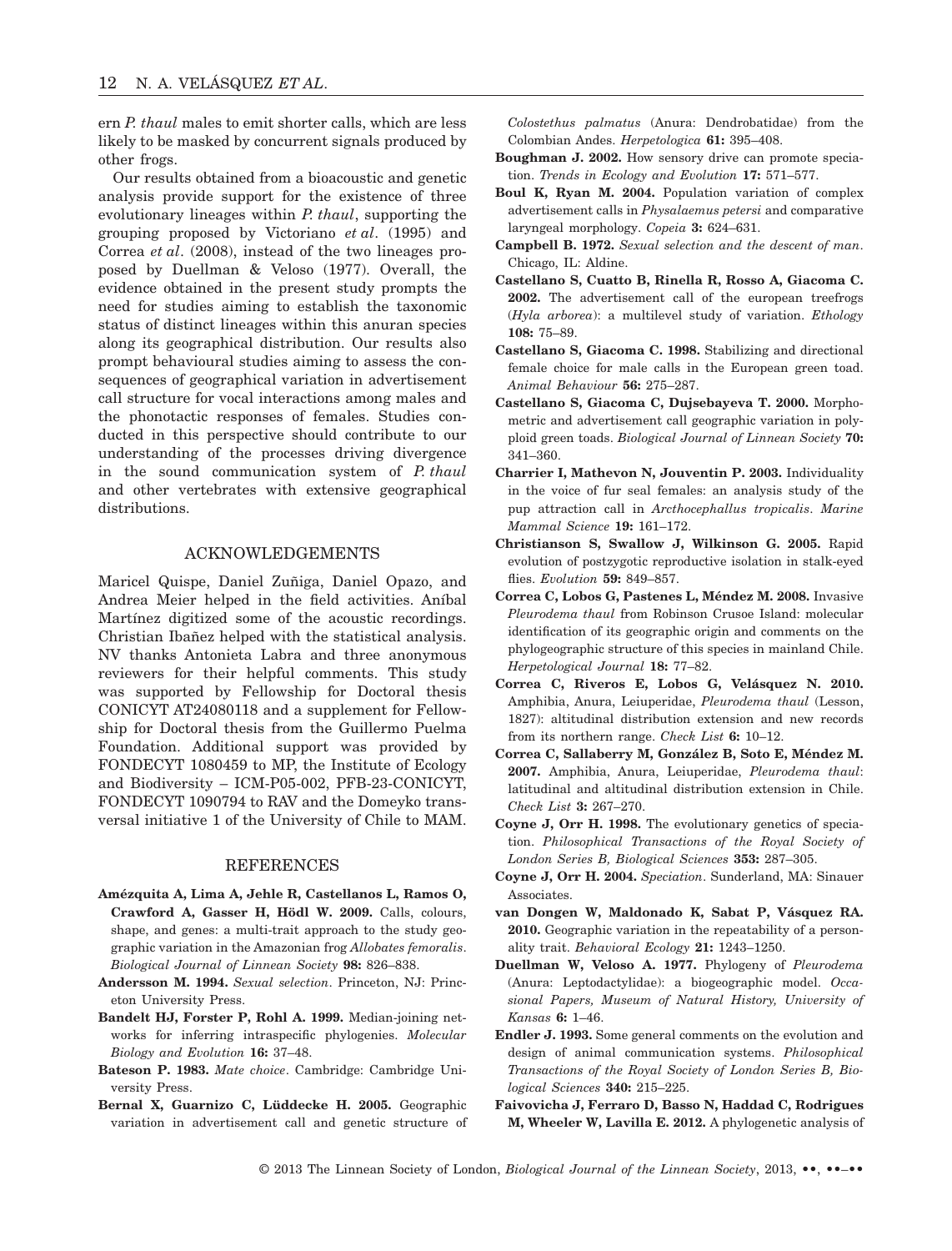*Pleurodema* (Anura: Leptodactylidae: Leiuperinae) based on mitochondrial and nuclear gene sequences, with comments on the evolution of anuran foam nests. *Cladistics* **28:** 460– 482.

- **Formas J. 1979.** La herpetofauna de los bosques temperados de Sudamérica. In: Duellman W, ed. *The South American herpetofauna: its origin, evolution and dispersal*. Lawrence, KS: Museum of Natural History, University of Kansas, 341–369.
- **Foster S, Endler J. 1999.** *Geographic variation in behavior*. Oxford: Oxford University Press.
- **Funk W, Cannatella D, Ryan M. 2009.** Genetic divergence is more tightly related to call variation than landscape features in the Amazonian frogs *Physalaemus petersi* and *P. freibergi*. *Journal of Evolutionary Biology* **22:** 1839–1853.
- **Gerhardt H. 1991.** Female mate choice in treefrogs: static and dynamic acoustic criteria. *Animal Behaviour* **42:** 615– 635.
- **Gerhardt H, Huber F. 2002.** *Acoustic communication in insects and anurans*. Chicago, IL: University of Chicago Press.
- **Giacoma C, Castellano S. 2001.** Advertisement call variation and speciation in the *Bufo viridis* complex. In: Ryan M, ed. *Anuran communication*. Washington, DC: Smithsonian Institution Press.
- **Goebel AM, Donnelly JM, Atz ME. 1999.** PCR primers and amplification methods for *12S ribosomal* DNA, the *control region*, *cytochrome oxidase I*, and *cytochrome b* in bufonids and others frogs, and an overview of PCR primers which have amplified DNA in amphibians successfully. *Molecular Phylogenetics and Evolution* **11:** 163–199.
- **Griffith S, Sheldon B. 2001.** Phenotypic plasticity in the expression of sexually selected traits: neglected components of variation. *Animal Behaviour* **61:** 987–993.
- **Hall TA. 1999.** BioEdit: a user-friendly biological sequence alignment editor and analysis program for Windows 95/98/ NT. *Nucleic Acids Symposium Series* **41:** 95–98.
- **Ho S. 2008.** The molecular clock and estimating species divergence. *Nature Education* **1:** 1–2.
- **Ho S, Shapiro B, Phillips M, Cooper A, Drummond A. 2007.** Evidence for time dependency of molecular rate estimates. *Systematic Biology* **56:** 515–522.
- **Hoskin CJ, Higgie M. 2010.** Speciation via species interactions: the divergence of mating traits within species. *Ecology Letters* **13:** 409–420.
- **Hunter M, Krebs J. 1979.** Geographical variation in the song of the great tit (*Parus major*) in relation to ecological factors. *Journal of Animal Ecology* **48:** 759– 785.
- **INE. 2008.** *Medio ambiente, informe anual*. Santiago: Instituto Nacional de Estadísticas.
- Irwin D. 2000. Song variation in an avian ring species. *Evolution* **54:** 998–1010.
- **Irwin D, Thimgan M, Irwin J. 2008.** Call divergence is correlated with geographic and genetic distance in greenish warblers (*Phylloscopus trochiloides*): a strong role for stochasticity in signal evolution? *Journal of Evolutionary Biology* **21:** 435–448.
- **Jowett T. 1986.** Preparation of nucleic acids. In: Roberts D, ed. *Drosophila: a practical approach*. Oxford: IRL Press, 275–286.
- **Kumar S. 2005.** Molecular clocks: four decades of evolution. *Nature* **6:** 654–662.
- **Lengagne T, Luaga J, Jouventin P. 1997.** A method of independent time and frequency decomposition of bioacoustic signals: inter-individual recognition in four species of penguins. *Comptes Rendus de l Academie des Sciences. Serie III, Sciences de la Vie* **320:** 885–891.
- **MacDougall-Shackleton E, MacDougall-Shackleton S. 2001.** Cultural and genetic evolution in mountain whitecrowned sparrows: song dialects are associated with population structure. *Evolution* **55:** 2568–2575.
- **McClelland B, Wilczynski W, Ryan M. 1996.** Correlations between call characteristics and morphology in male cricket frogs (*Acris crepitans*). *Journal of Experimental Biology* **199:** 1907–1919.
- **McClelland B, Wilczynski W, Ryan M. 1998.** Intraspecific variation in laryngeal and ear morphology in male cricket frogs (*Acris crepitans*). *Biological Journal of Linnean Society* **63:** 51–67.
- **Meyer D, Hodges J, Rinaldi D, Wijaya A, Roos C, Hammerschmidt K. 2012.** Acoustic structure of male loud-calls support molecular phylogeny of Sumatran and Javanese leaf monkeys (genus *Presbytis*). *BMC Evolutionary Biology* **12:** 16.
- **Mitani J, Hunley K, Murdoch M. 1999.** Geographic variation in the calls of wild chimpanzees: a reassessment. *American Journal of Primatology* **47:** 133–151.
- **Nevo E. 1973.** Adaptative variation in size of cricket frogs. *Ecology* **54:** 1271–1281.
- **Nevo E, Capranica R. 1985.** Evolutionary origin of ethological reproductive isolation in cricket frogs, Acris. *Evolutionary Biology* **19:** 147–214.
- **Opazo D, Velásquez N, Veloso A, Penna M. 2009.** Frequency-modulated vocalizations of *Eupsophus queulensis* (Anura: Cycloramphidae). *Journal of Herpetology* **43:** 657–664.
- **Ortiz J, Diaz-Paez H. 2006.** Estado de conocimiento de los anfibios de Chile. *Gayana* **70:** 114–121.
- **Päckert M, Martens J, Sun Y, Veith M. 2004.** The radiation of the *Seicercus burkii* complex and its congeners (Aves: Sylviidae): molecular genetics and bioacoustics. *Organisms, Diversity & Evolution* **4:** 341–364.
- **Penna M, Velásquez N, Solís R. 2008.** Correspondence between evoked vocal response and auditory thresholds in *Pleurodema thaul* (Amphibia: Lectodactylidae). *Journal of Comparative Physiology A* **194:** 361–371.
- **Penna M, Veloso A. 1990.** Vocal diversity in frogs of the south american temperate forest. *Journal of Herpetology* **24:** 23–33.
- **Posada D. 2008.** jModelTest: phylogenetic model averaging. *Molecular Biology and Evolution* **25:** 1253–1256.
- **Pröhl H. 2003.** Variation in male calling behavior and relation to male mating success in the strawberry poison frog (*Dendrobates pumilio*). *Ethology* **109:** 273–290.
- **Pröhl H, Hagemann S, Karsch J, Höbel G. 2007.**